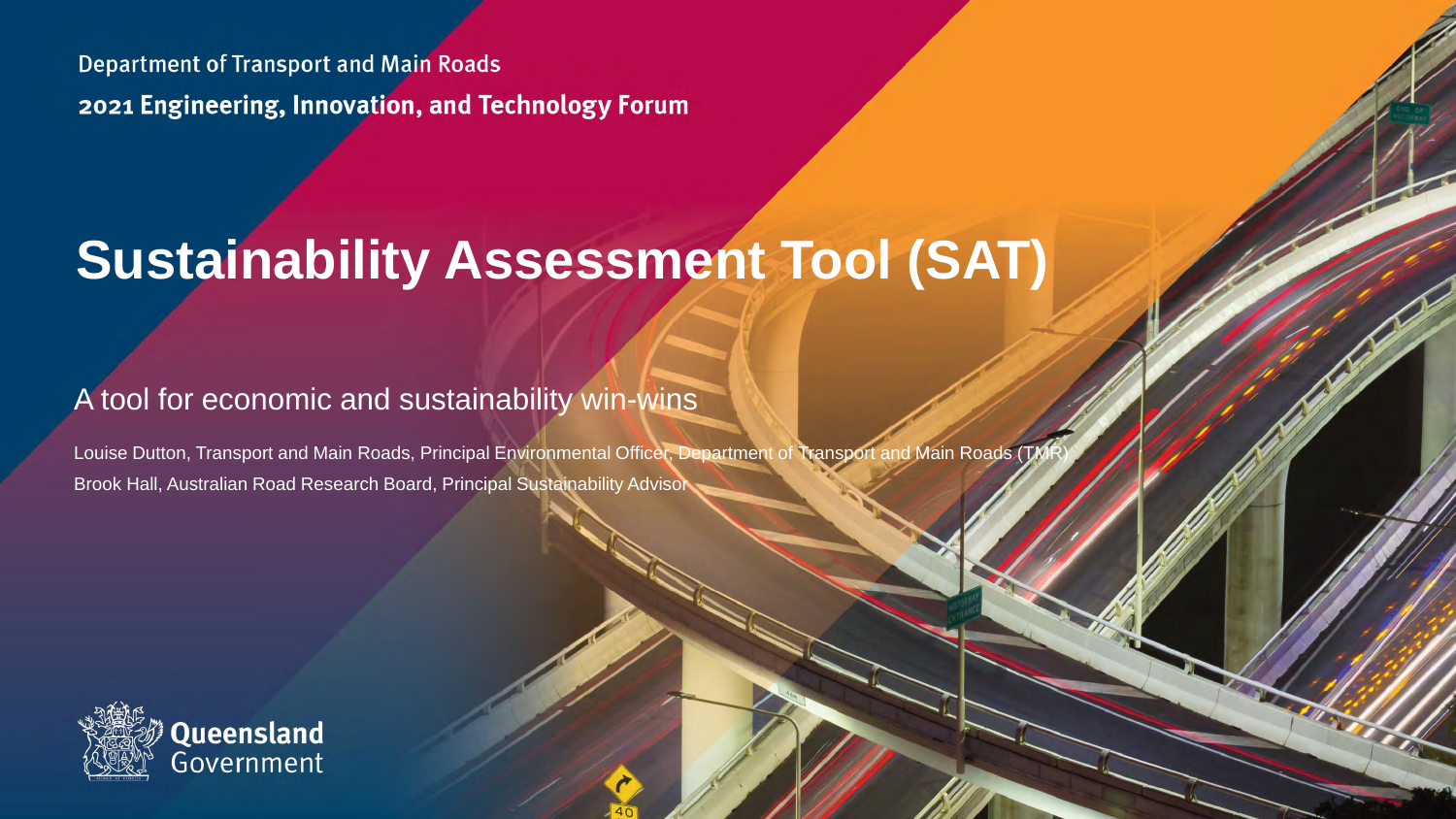### **Agenda**

- 1. Background
- 2. Tool development
- 3. Function and benefits
- 4. Implementation



An initiative of Main Roads Western Australia and ARRB. An initiative of the Queensland Department of Transport and Main Roads and ARRB.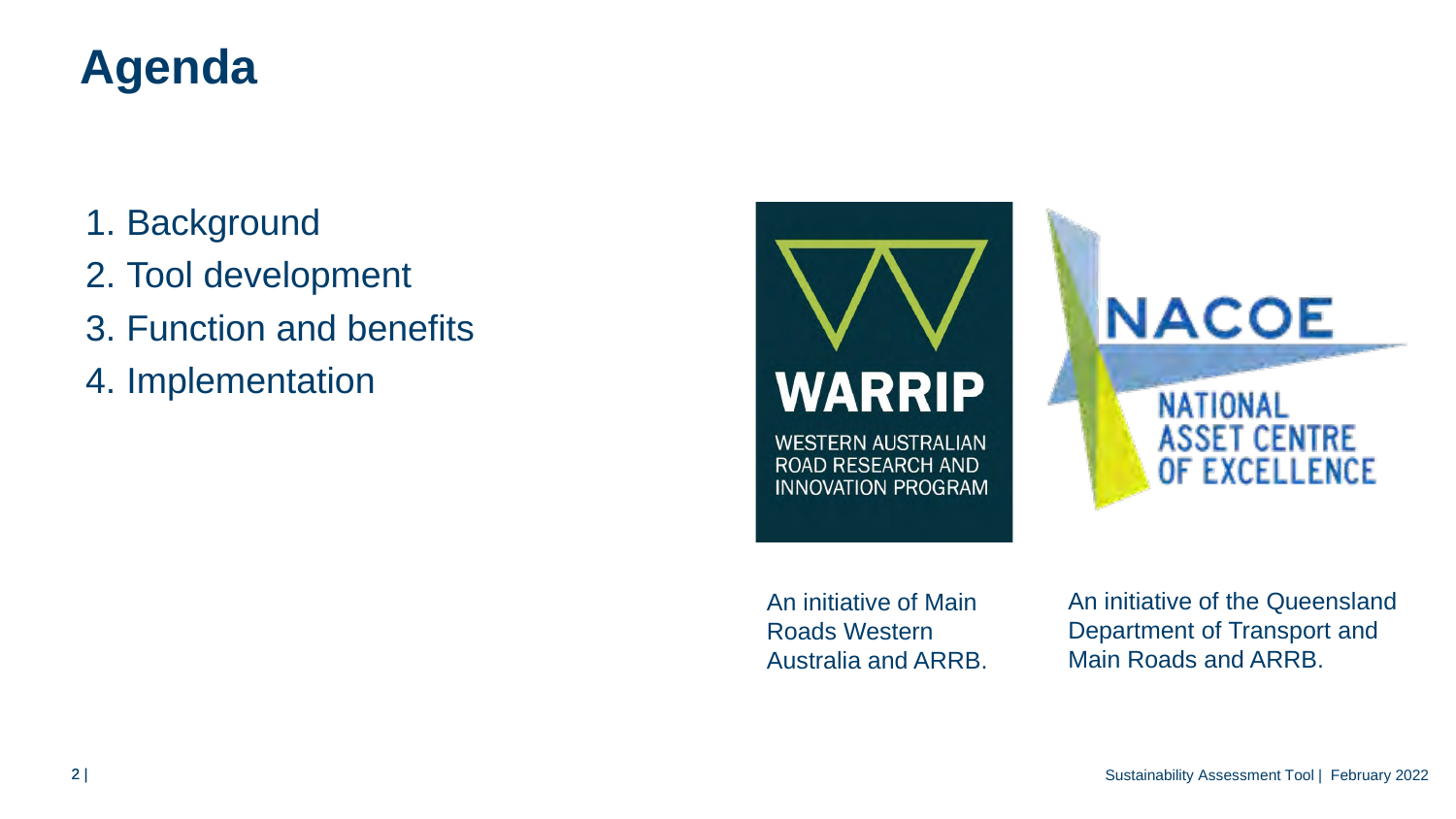## **SAT background**

### **Pavement innovations**

- The National Asset Centre of Excellence (NACOE) has delivered a number of innovations in pavement materials and technologies
- Poor uptake across Queensland
- Initial research project indicated pavement innovations provide both economic and environmental wins
- Sustainability could be one driver to increase uptake.

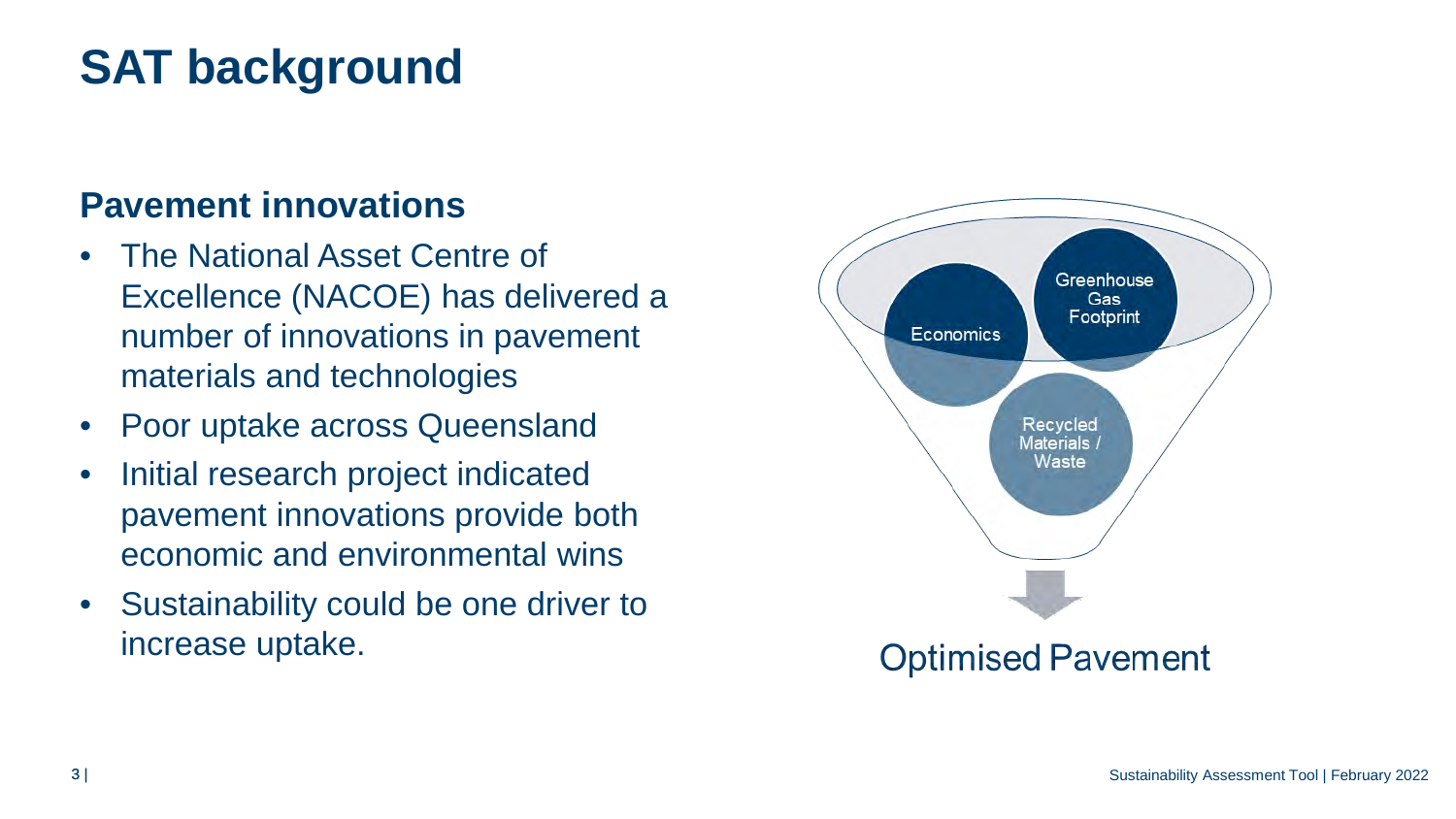### **SAT development**

- NACOE WARRIP Partnership
- Aim: A user-friendly tool that enables a comparative assessment of traditional and innovative pavement designs in terms of lifecycle greenhouse gas emissions and economics.

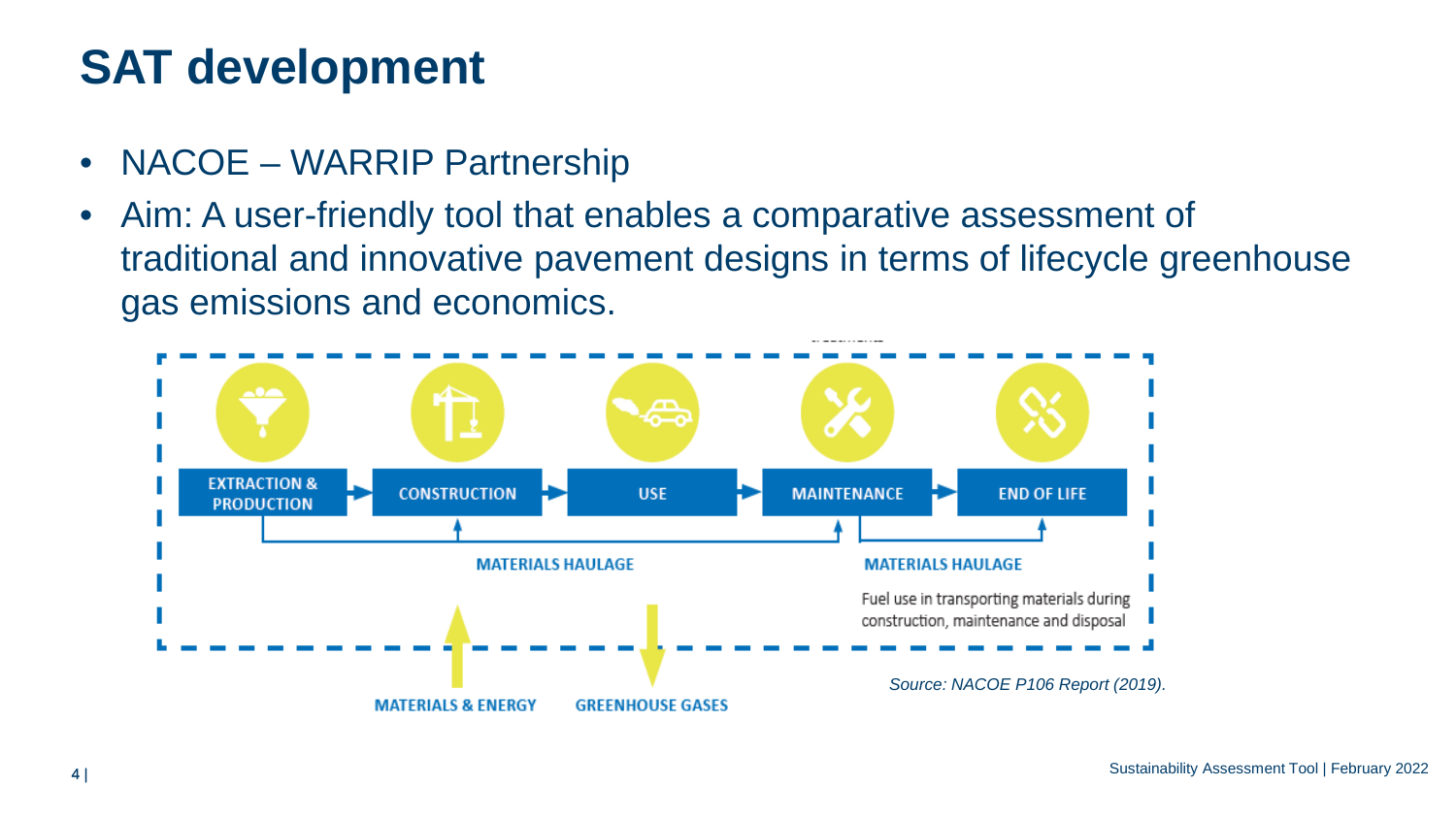### **Sustainability assessment tool development**

### **Tool components:**

- 1. Build your own pavement layer by layer using constituent materials, and/or products
- 2. Construction methodology
- 3. Transport requirements
- 4. Maintenance regime and methodology
- 5. End of life
- 6. Use phase
	- a) traffic volumes and composition
	-

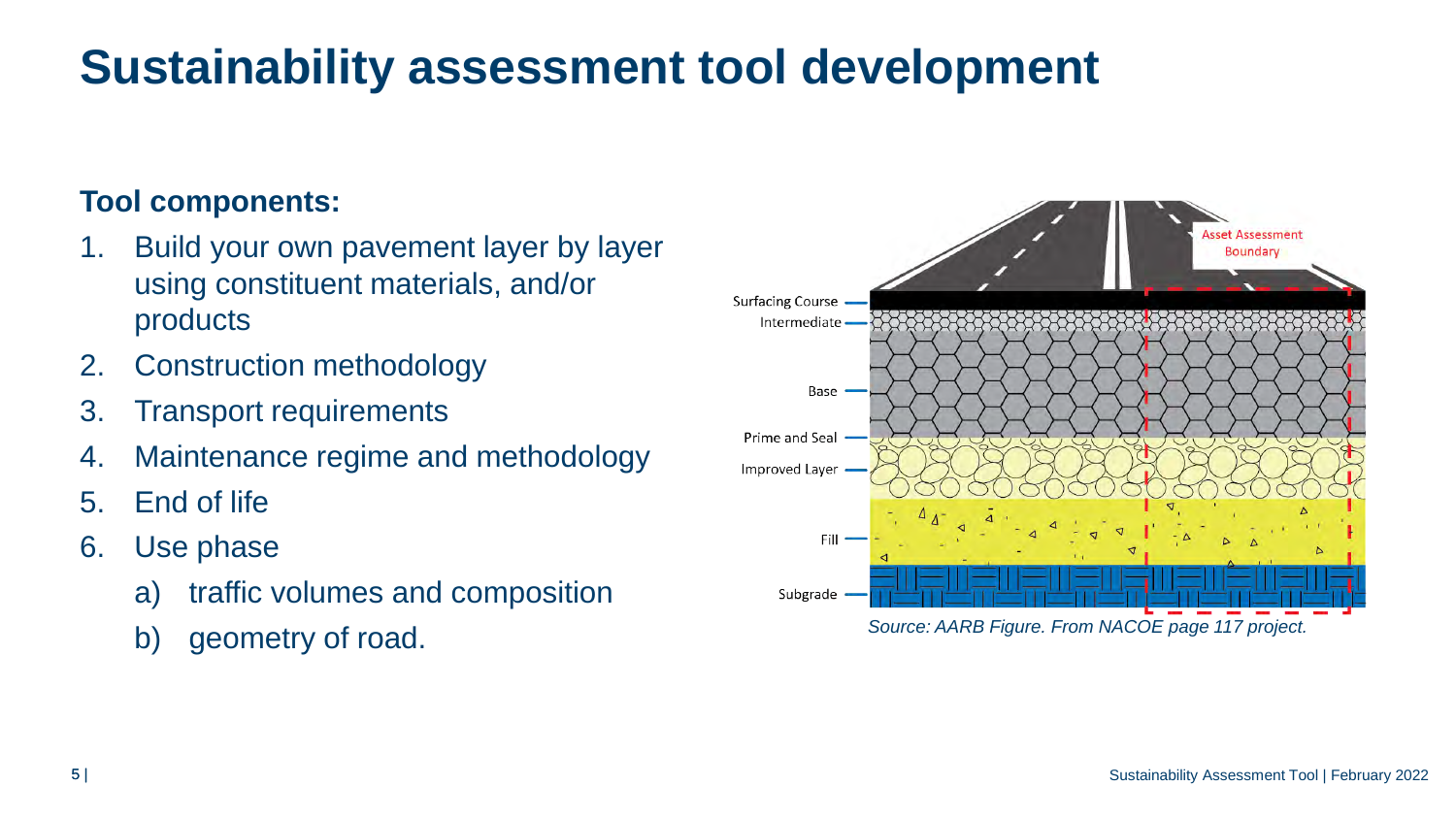### **SAT capabilities and benefits**

### **Sustainability Economics**

- Sustainability outputs:
	- lifecycle greenhouse gas emissions (tonnes  $CO<sub>2</sub>-e$ )
	- other air-pollutants
	- **energy use**
	- water use
	- material quantities (tonnes)
	- infrastructure Sustainability (IS) **Enviropoints**
- ISC alignment.

- Economic outputs:
	- costs (\$Net Present Value)
	- Benefit-Cost Ratio (BCR)
- Calculates the whole-of-life economics of pavement options
- Costings based on materials, construction methodology, maintenance, residual asset value, carbon price.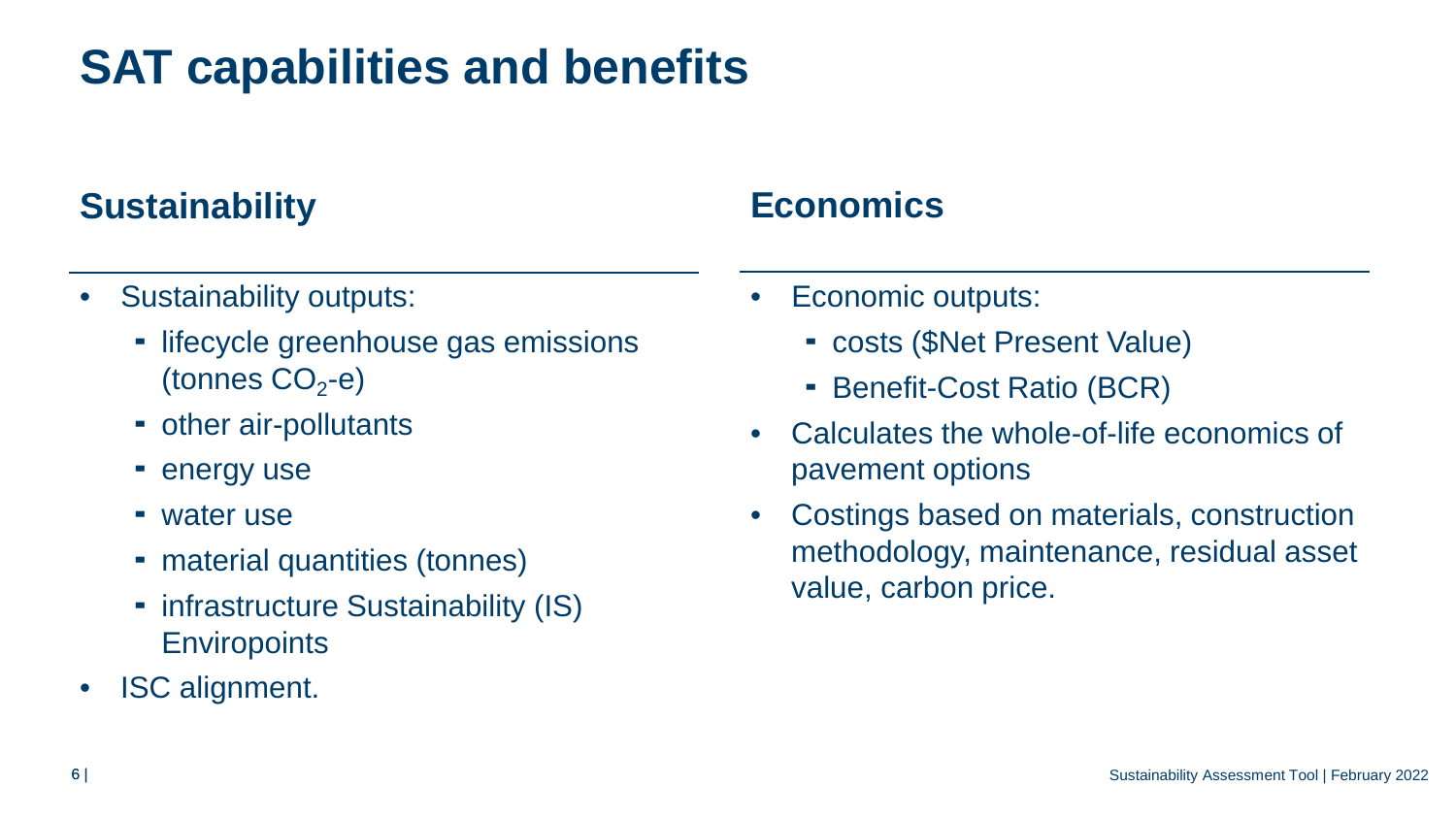### **SAT analysis process**

#### Build a base case

- Conventional pavement design and materials
- Maintenance
- Alignment and use phase

#### Build alternate cases

- Innovative materials
- Alternative pavement design
- Alternate alignment
- Alternate maintenance regime

### **Compare**

- Economic (\$NPV)
- Greenhouse gas
- Recycled material content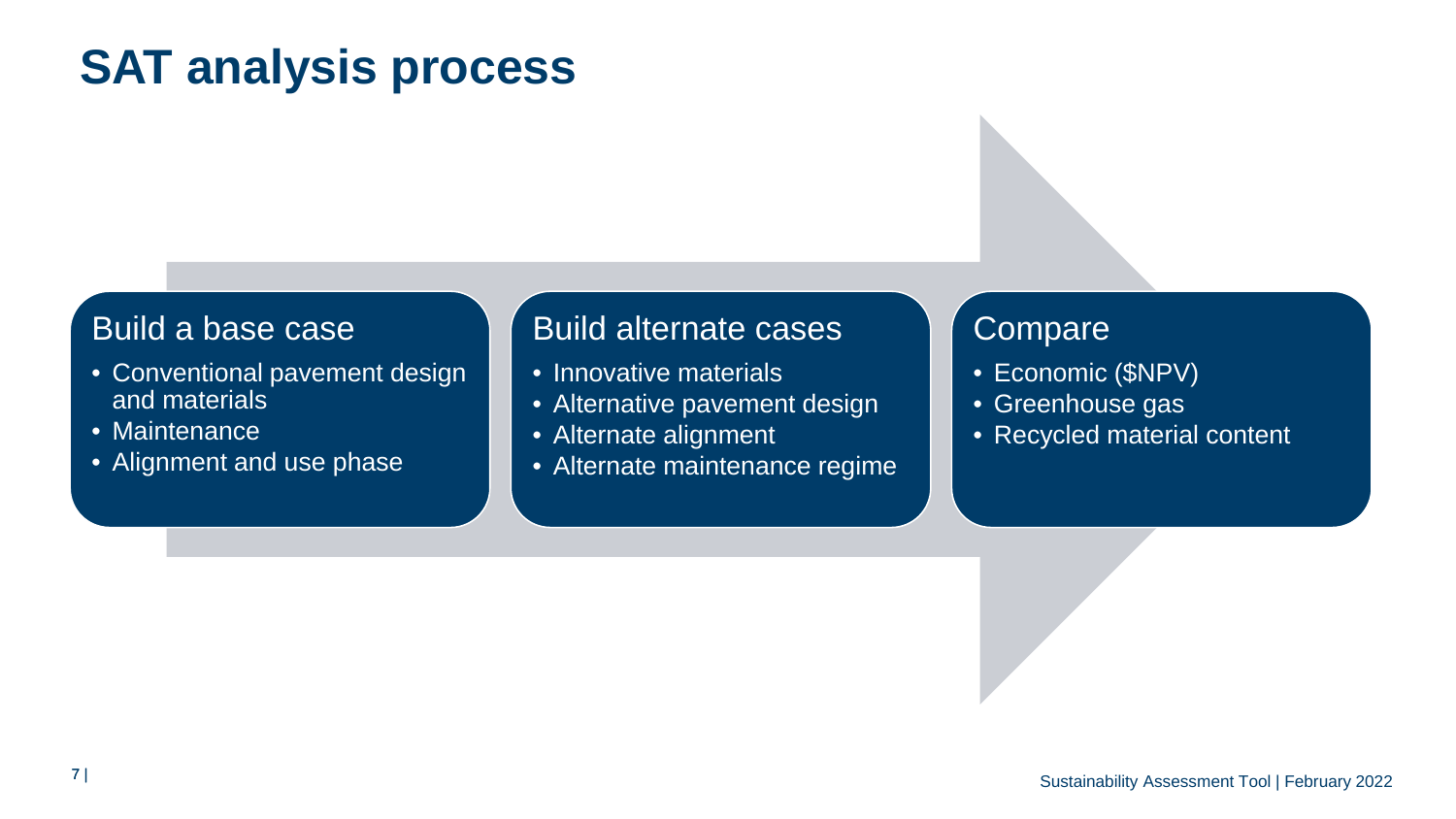### **Infrastructure project applications**

| <b>Options</b><br>analysis                                                                   | <b>Business case</b>                            | <b>Detailed</b><br>design                                                       | Construction                                                                        | <b>Maintenance</b>                                                                                            |
|----------------------------------------------------------------------------------------------|-------------------------------------------------|---------------------------------------------------------------------------------|-------------------------------------------------------------------------------------|---------------------------------------------------------------------------------------------------------------|
| • Comparison<br>to "do<br>nothing"<br>• High level<br>assessment<br>• Use phase<br>primarily | • Carbon<br>footprint of<br>reference<br>design | • Compare<br>pavement<br>design<br>options<br>• Compare<br>alignment<br>options | • Compare<br>material<br>options<br>• Compare<br>salvage and<br>disposal<br>options | • Compare<br>maintenance<br>schedules<br>• Compare<br>rehab<br>treatments<br>• Optimise<br>roughness<br>reset |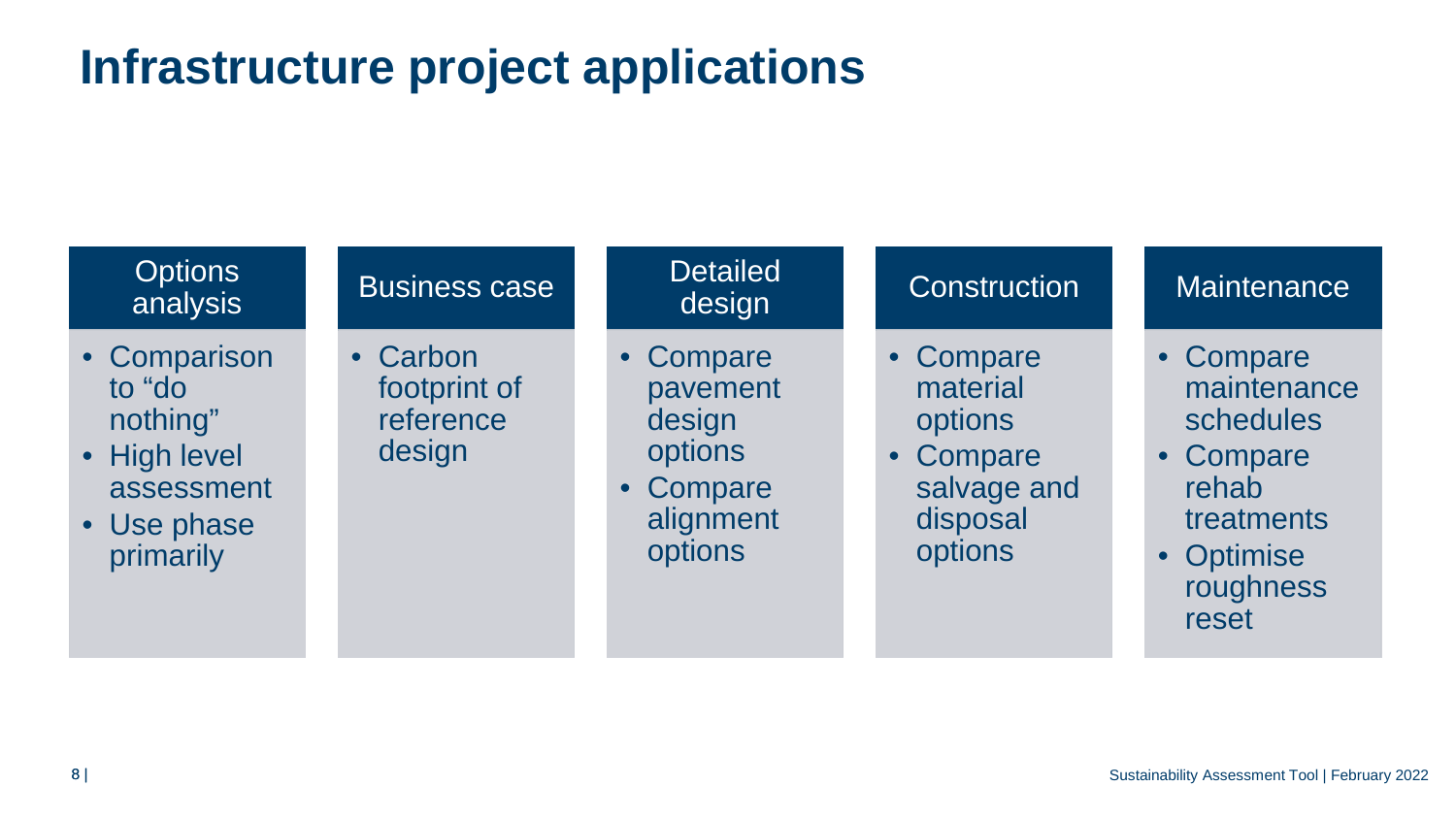# **SAT implementation**

- Free public website
- Due for release in March 2022
- Facilitates greater optioneering of design elements and evaluation of benefits
- Users can develop their own libraries of
	- pavement designs
	- pavement products.
- Data libraries are tailored to Queensland and Western Australia but could easily be refined for other states.
- Whole of life assessment considers use phase emissions.



*Source: ARRB Sustainability Assessment Tool*.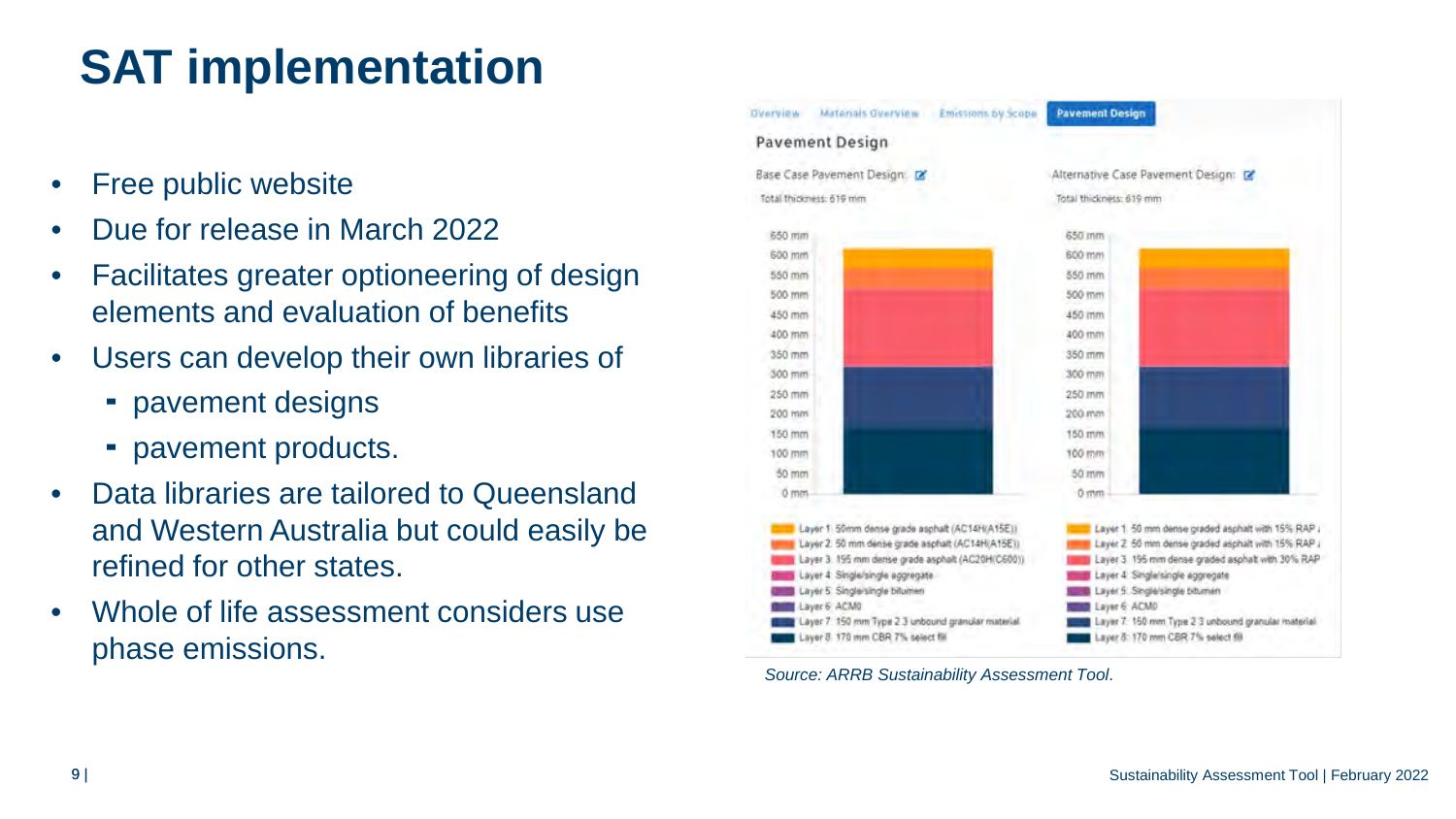### **Case study: urban arterial road, asphalt innovations**

#### **Design scenario**

- Urban Arterial road
- Design cumulative equivalent standard axle – 30,000,000
- AADT 6507 (5 per cent heavy vehicles)
- Design Life 20 years
- Assessment Period 40 years
- Assumed unchanged sub-base of prime and seal and improved layer.

| <b>Pavement</b><br>technology                                   | <b>Layer</b>                                         | <b>Materials</b>                                                   |
|-----------------------------------------------------------------|------------------------------------------------------|--------------------------------------------------------------------|
| Dense graded<br>asphalt (DGA)<br>(hot-mix)                      | <b>Surface</b><br><b>Intermediate</b><br>Base        | 50mm DGA<br>50mm DGA<br>195mm DGA                                  |
| DGA and<br><b>Reclaimed</b><br><b>Asphalt</b><br>Pavement (RAP) | <b>Surface</b><br><b>Intermediate</b><br><b>Base</b> | <b>DGA 15% RAP</b><br><b>DGA 15% RAP</b><br><b>DGA 30% RAP</b>     |
| <b>DGA Warm-Mix</b><br><b>Asphalt (WMA)</b>                     | <b>Surface</b><br>Intermediate<br><b>Base</b>        | DGA (WMA)<br><b>DGA (WMA)</b><br>DGA (WMA)                         |
| DGA with RAP &<br><b>WMA</b>                                    | <b>Surface</b><br>Intermediate<br><b>Base</b>        | DGA 15% RAP (WMA)<br><b>DGA 15% RAP (WMA)</b><br>DGA 30% RAP (WMA) |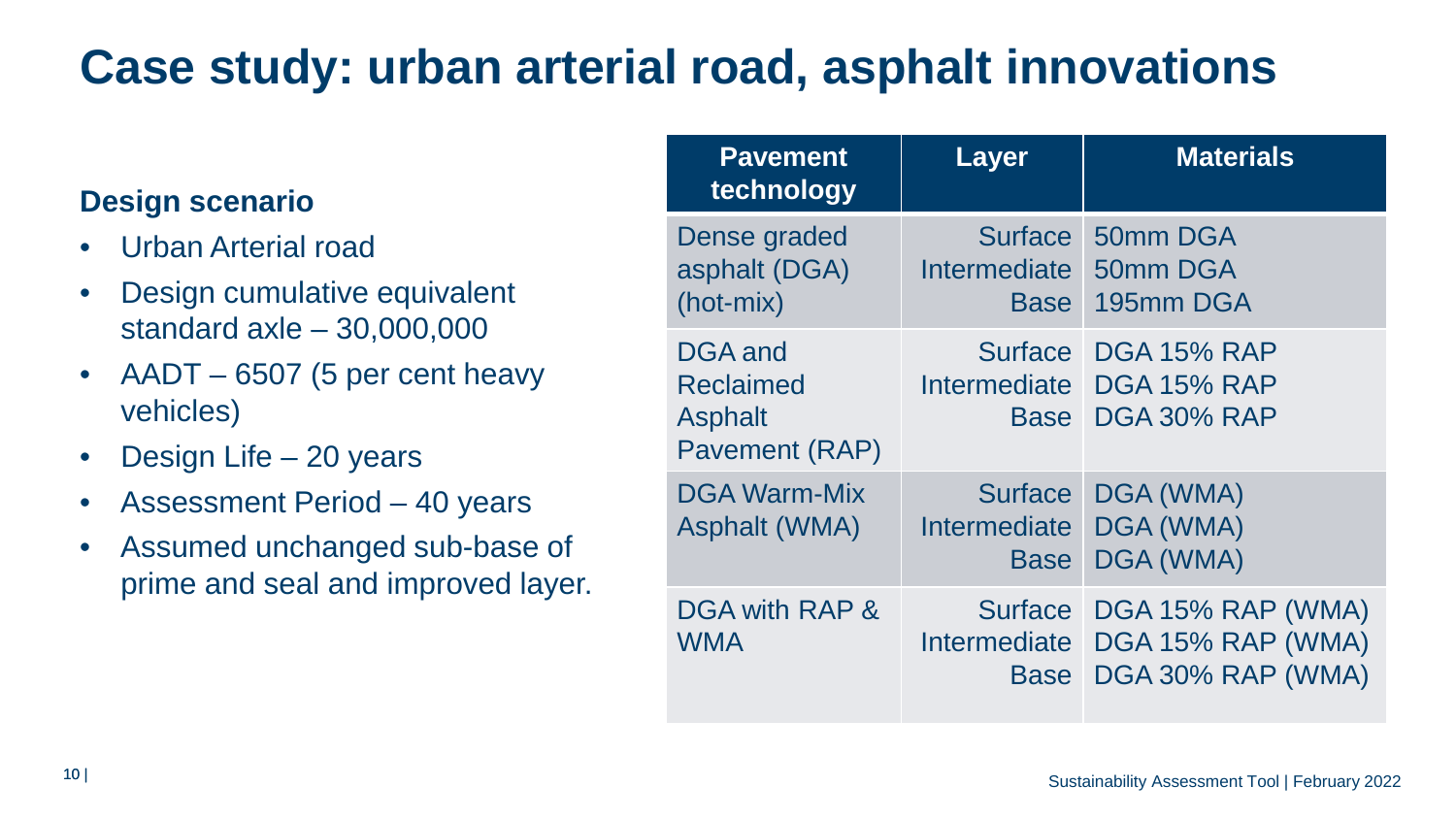### **Case study: Urban arterial road, asphalt innovations**

#### Total lifecycle GHG emissions, excluding use phase



*Source for both: ARRB Sustainability Assessment Tool.*

#### Percent emissions reduction, excluding use phase

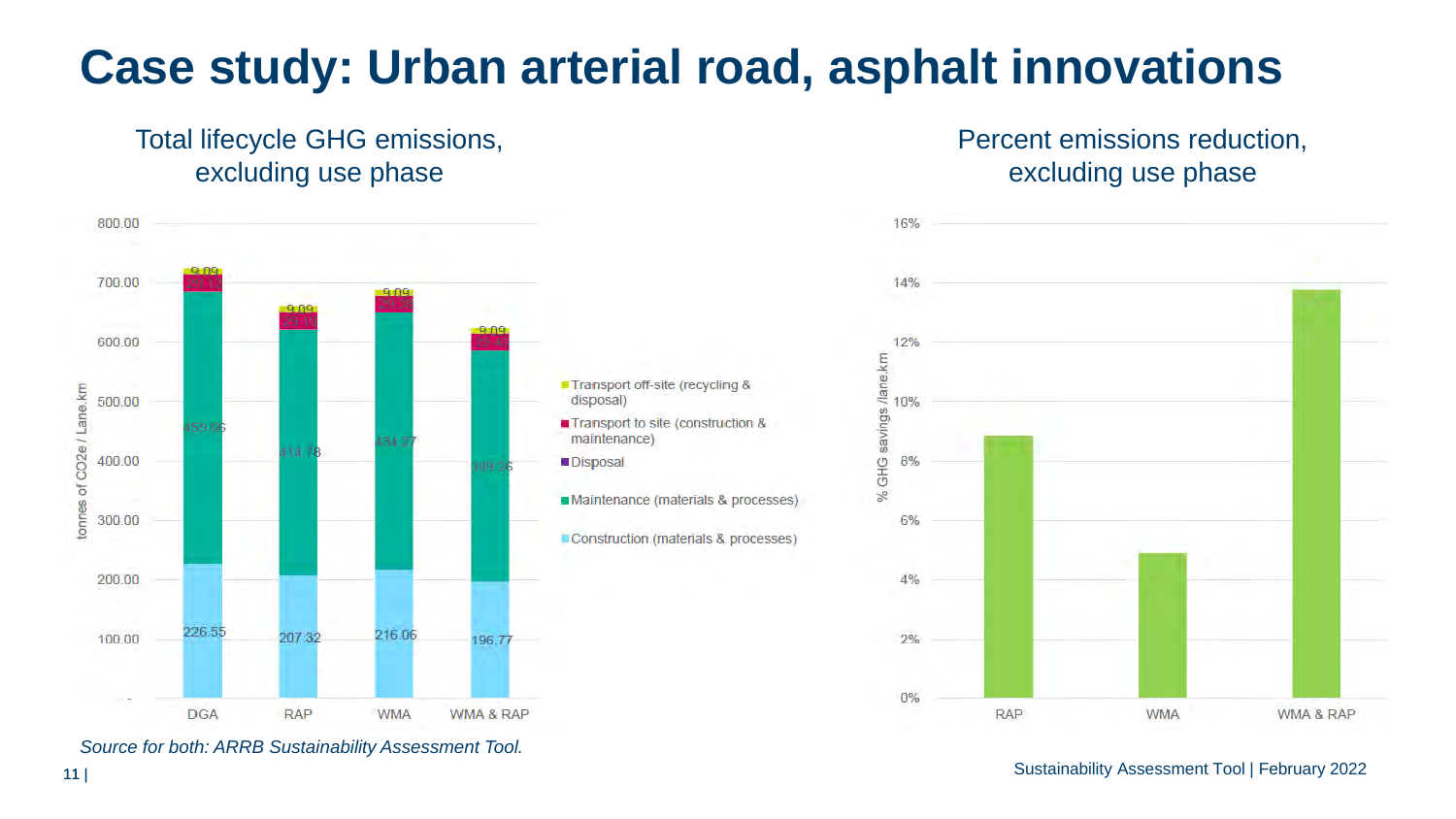### **Case study: Urban arterial road, asphalt innovations**

#### Present value (7% discount rate, Carbon price  $$31.36$ /tone  $CO<sub>2</sub>$ -eq (\$/lane.km)



*Source: ARRB Sustainability Assessment Tool.*